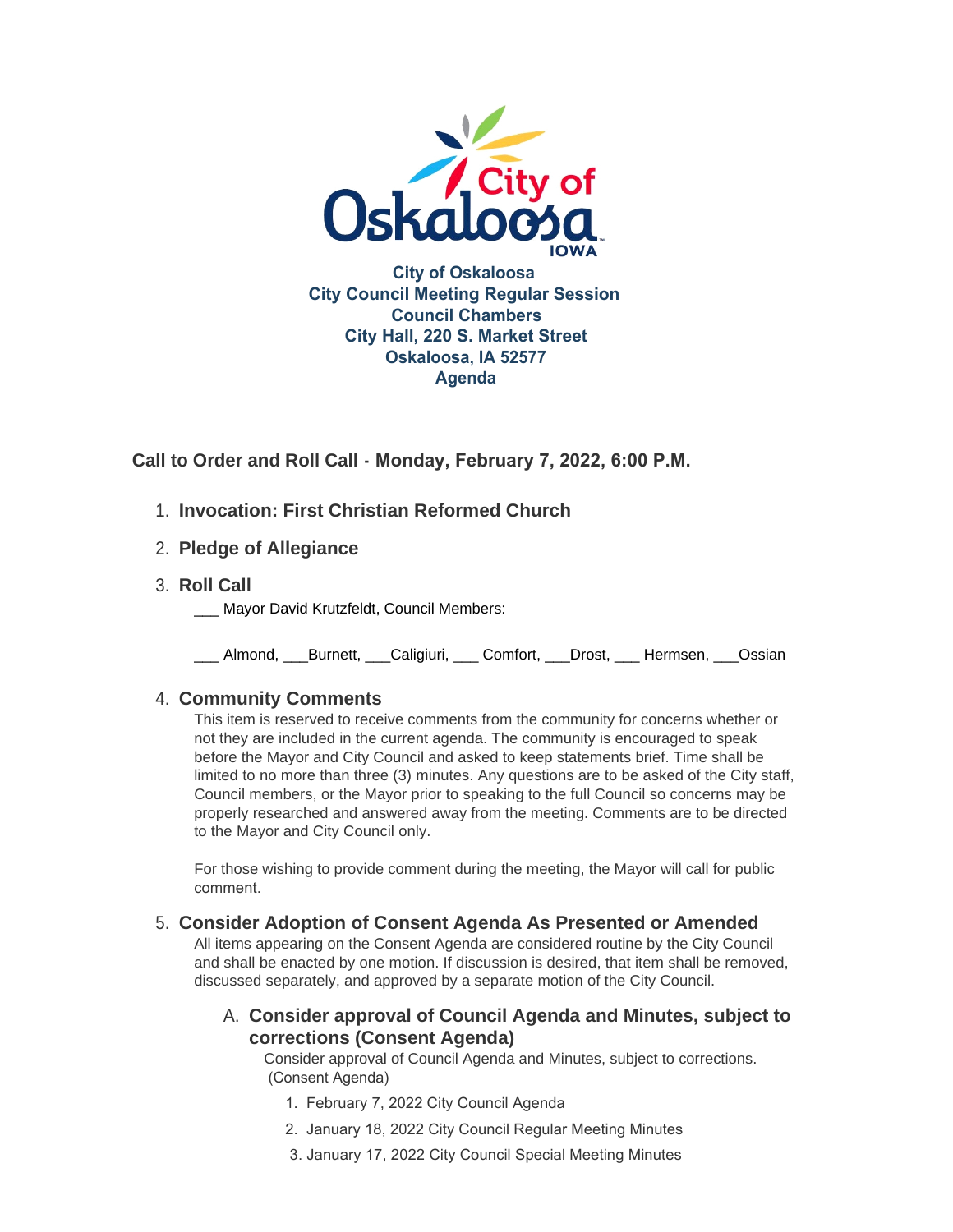Documents:

[City Council Minutes January 18 2022.docx](https://www.oskaloosaiowa.org/AgendaCenter/ViewFile/Item/9860?fileID=26053) [City Council Minutes January 17, 2022.docx](https://www.oskaloosaiowa.org/AgendaCenter/ViewFile/Item/9860?fileID=26054)

**Consider a motion to receive and file reports and**  B. **communications from advisory and operating boards and commissions (Consent Agenda)**

Documents:

[RPT 20211231 Oskaloosa Municipal Water Expense and Revenue](https://www.oskaloosaiowa.org/AgendaCenter/ViewFile/Item/9861?fileID=26055)  Report.pdf [RPT 20211231 Oskaloosa Municipal Water Balance Sheet.pdf](https://www.oskaloosaiowa.org/AgendaCenter/ViewFile/Item/9861?fileID=26056) [RPT 20201231 Oskaloosa Municipal Water Prior Year Balance](https://www.oskaloosaiowa.org/AgendaCenter/ViewFile/Item/9861?fileID=26057)  Sheet.PDF

### C. Consider payment of claims for January 2022. (Consent **Agenda)**

Who is submitting this City Clerk/Finance Department item.

Documents:

[COM\\_20220207 Claims List.docx](https://www.oskaloosaiowa.org/AgendaCenter/ViewFile/Item/9842?fileID=26006) [COUNCIL CLAIMS LIST 01282022.pdf](https://www.oskaloosaiowa.org/AgendaCenter/ViewFile/Item/9842?fileID=26015) [MANUAL CHECK REPORT 01312022.pdf](https://www.oskaloosaiowa.org/AgendaCenter/ViewFile/Item/9842?fileID=26016)

### **Consider approval of liquor license applications. (Consent**  D. **Agenda)**

Who is submitting this City Clerk/Finance Department item.

Documents:

[COM\\_20220207 Liquor Licenses.docx](https://www.oskaloosaiowa.org/AgendaCenter/ViewFile/Item/9844?fileID=26014)

## **Consider approval of an FY2022 Retail**  E. **Cigarette/Tobacco/Nicotine/Vapor Permit for Oskaloosa Water Hole. (Consent Agenda)**

Who is submitting this City Clerk/Finance Department item.

Documents:

[COM\\_20220207 Cigarette Permits.docx](https://www.oskaloosaiowa.org/AgendaCenter/ViewFile/Item/9851?fileID=26040)

**Consider a payment in the amount of \$7,758.84 to the Iowa**  F.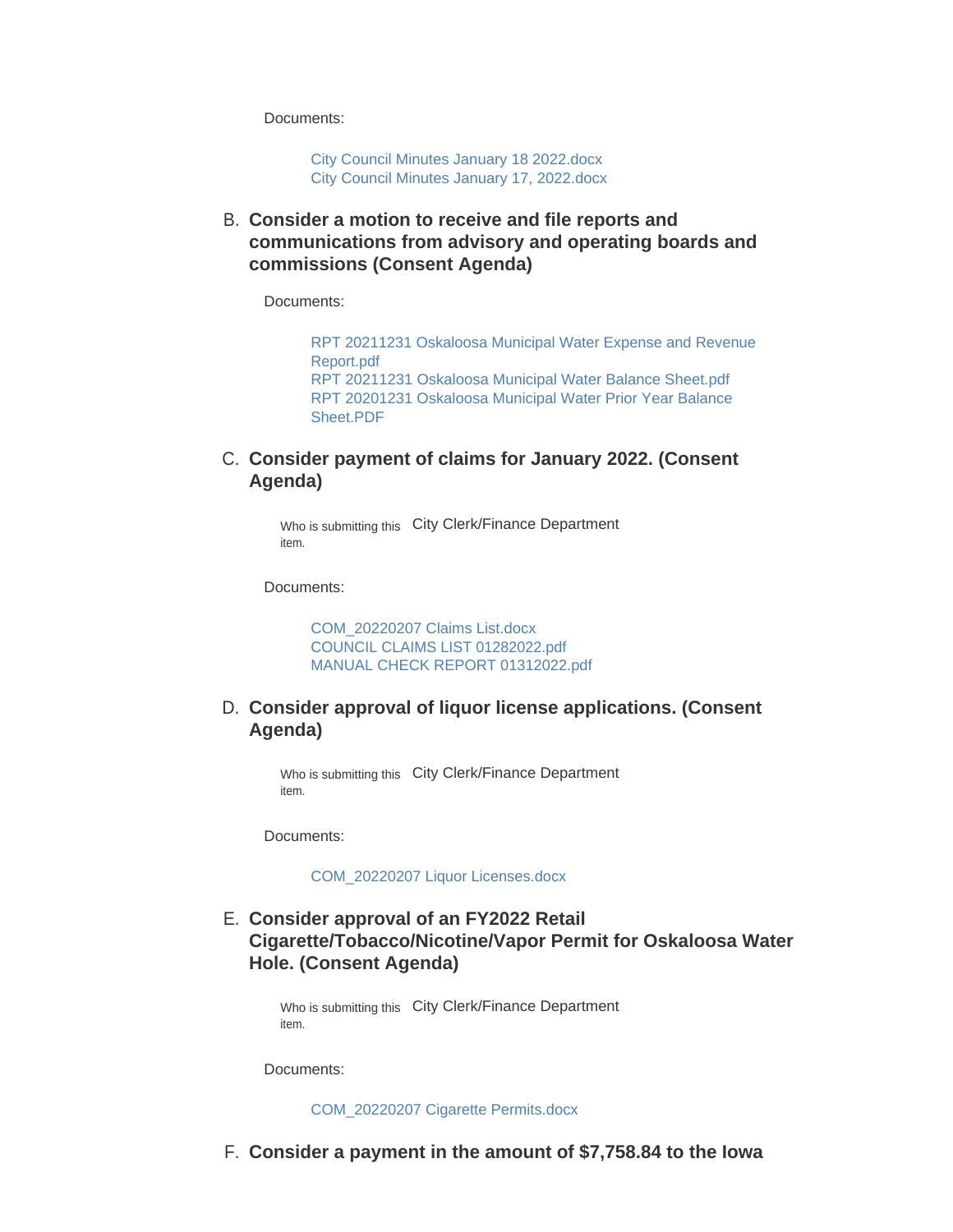### **DOT for reimbursement for overpayment on the D Street Reconstruction Project (CONSENT AGENDA)**

**Consider a payment in the amount of \$7,758.84 to the Iowa** 

Who is submitting this Public Works Department item.

Documents:

[COM\\_20220207 D Street Reimbursement Payment V2.docx](https://www.oskaloosaiowa.org/AgendaCenter/ViewFile/Item/9845?fileID=26002) [20220207\\_Invoice from DOT.pdf](https://www.oskaloosaiowa.org/AgendaCenter/ViewFile/Item/9845?fileID=26000)

G. Consider approval of payments of \$748.16 to Area 15 **Regional Planning Commission, \$2,100.00 to Curtis Architecture & Design, and \$47,831.93 to Christner Contracting, Inc. (CCI), totaling \$50,680.09, for work completed on the Façade Improvement Project Phase III. (Consent Agenda)**

> Who is submitting this Development Services Department item.

Documents:

[COM 20220207 Facade3 Feb 2022 payments.pdf](https://www.oskaloosaiowa.org/AgendaCenter/ViewFile/Item/9646?fileID=26036) 20DTR004 - Draw 12 - [Invoices.pdf](https://www.oskaloosaiowa.org/AgendaCenter/ViewFile/Item/9646?fileID=26035) 20DTR004 - Draw 12 - [Balance Sheet.pdf](https://www.oskaloosaiowa.org/AgendaCenter/ViewFile/Item/9646?fileID=26034) [Progress Report 07 -](https://www.oskaloosaiowa.org/AgendaCenter/ViewFile/Item/9646?fileID=26037) 202202.pdf

**Consider approval of payment of \$1,336.25 to Terracon for**  H. **work completed on the Early Childhood Recreation and Education Center. (Consent Agenda)**

Who is submitting this City Manager's Office item.

Documents:

[COM 20220207 Terracon Invoice.docx](https://www.oskaloosaiowa.org/AgendaCenter/ViewFile/Item/9853?fileID=26048) [Terracon Invoice 20220201.pdf](https://www.oskaloosaiowa.org/AgendaCenter/ViewFile/Item/9853?fileID=26049)

**Consider a motion to approve Mahaska Chamber &**  I. **Development Group and Oskaloosa Main Street's annual calendar of events. (Consent Agenda)**

Who is submitting this City Manager's Office item.

Documents:

[COM 20220207 Mahaska Chamber and Main Street Calender of](https://www.oskaloosaiowa.org/AgendaCenter/ViewFile/Item/9847?fileID=26021)  Events.docx [Letter Mahaska Chamber and Main Street Events 2022.pdf](https://www.oskaloosaiowa.org/AgendaCenter/ViewFile/Item/9847?fileID=26019) [Calendar of Events 2022.pdf](https://www.oskaloosaiowa.org/AgendaCenter/ViewFile/Item/9847?fileID=26017)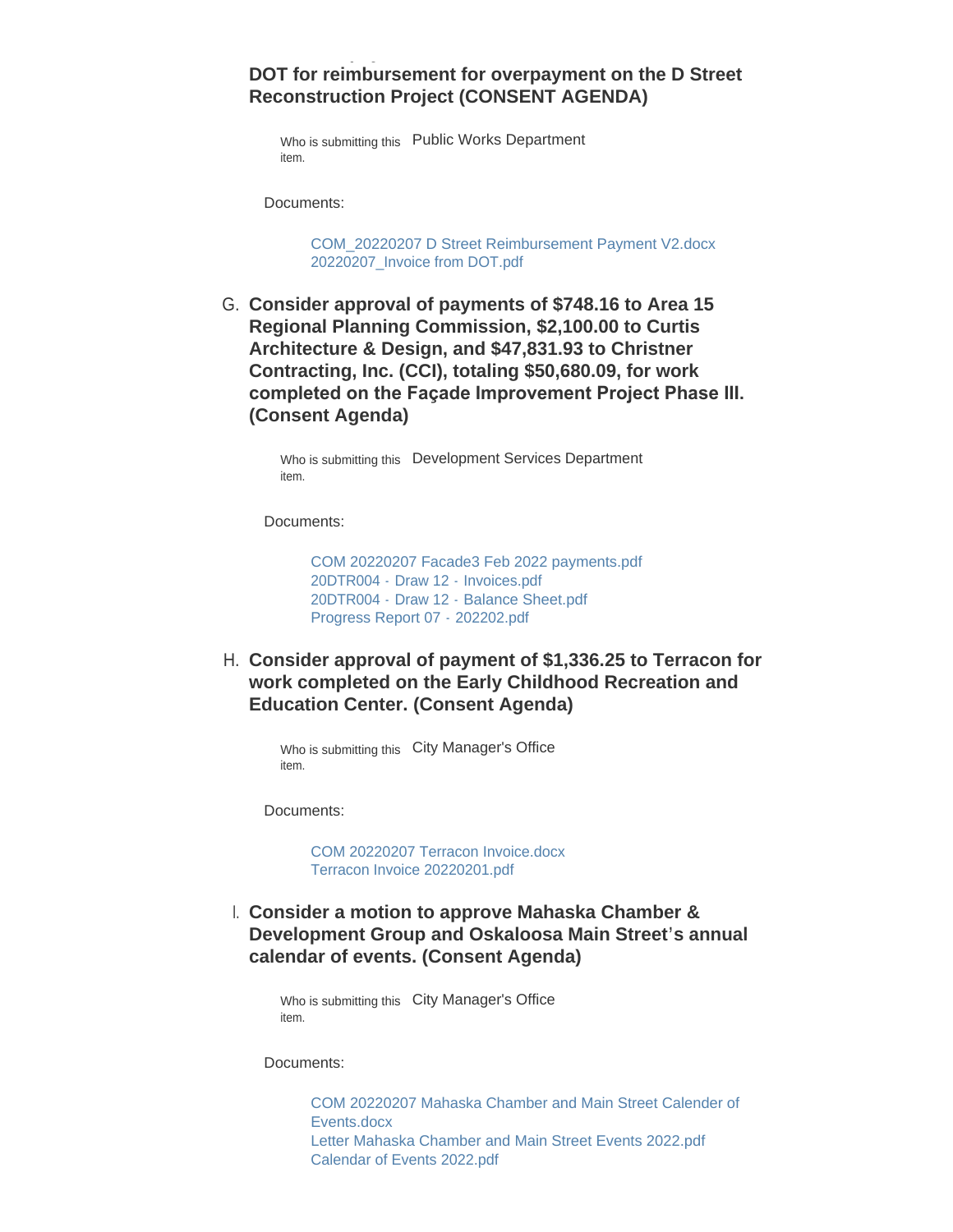## **Consider approval of Change Order No. 3 for the Southwest**  J. **Wastewater Treatment Facility Electrical Improvements Project. (CONSENT AGENDA)**

Who is submitting this Public Works Department item.

Documents:

[COM\\_20220207\\_SW WWTF Change Order 3.docx](https://www.oskaloosaiowa.org/AgendaCenter/ViewFile/Item/9848?fileID=26023) [20220207\\_Letter and Change Order 3.pdf](https://www.oskaloosaiowa.org/AgendaCenter/ViewFile/Item/9848?fileID=26024)

**Consider a resolution approving applications for residential**  K. **tax abatement for value added in the urban revitalization area. (Consent Agenda)**

Who is submitting this City Clerk/Finance Department item.

Documents:

[COM\\_20220207 Residential Tax Abatement.docx](https://www.oskaloosaiowa.org/AgendaCenter/ViewFile/Item/9846?fileID=26038) [RES\\_20220207 Residential Tax Abatement Resolution.doc](https://www.oskaloosaiowa.org/AgendaCenter/ViewFile/Item/9846?fileID=26004) [Exhibit A - Residential Tax abatement 01282022.docx](https://www.oskaloosaiowa.org/AgendaCenter/ViewFile/Item/9846?fileID=26039)

**Consider a resolution scheduling a public hearing for**  L. **rezoning property located at 717-723 High Avenue West. (Consent Agenda)**

> Who is submitting this Development Services Department item.

Documents:

[COM 20220207 CC set hearing PUD 717 High Ave W.docx](https://www.oskaloosaiowa.org/AgendaCenter/ViewFile/Item/9755?fileID=26010) [RES 20220207 set hearing rezone 717-723 High Ave W.doc](https://www.oskaloosaiowa.org/AgendaCenter/ViewFile/Item/9755?fileID=26013) [Application.pdf](https://www.oskaloosaiowa.org/AgendaCenter/ViewFile/Item/9755?fileID=26009) [location map.pdf](https://www.oskaloosaiowa.org/AgendaCenter/ViewFile/Item/9755?fileID=26011)

**Consider a resolution approving a professional services**  M. **agreement with Garden & Associates, LTD., in the amount of \$64,500 for design, bid and construction phase services on the 2022 Street Overlay Project. (Consent Agenda)**

> Who is submitting this Public Works Department item.

Documents: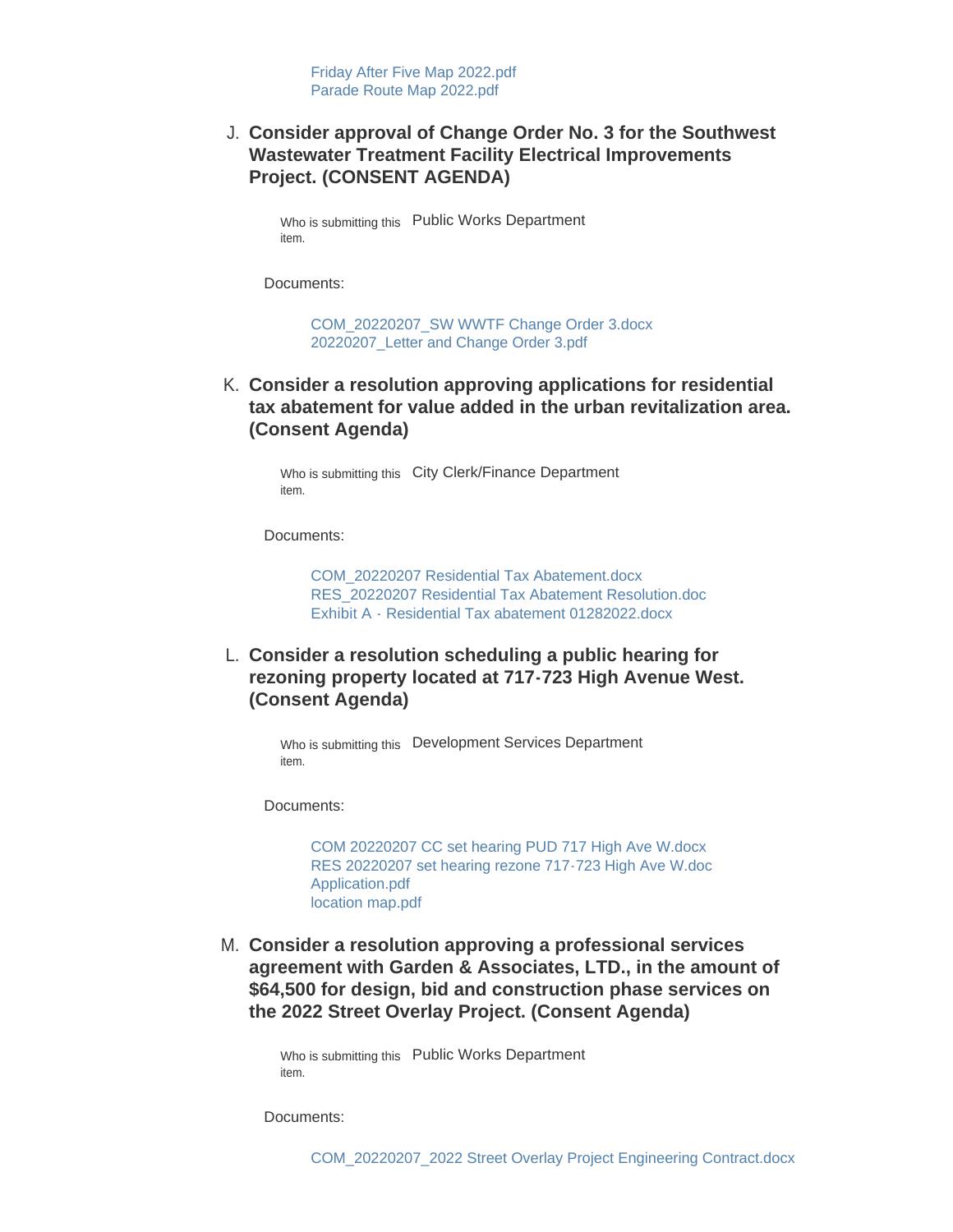[RES\\_20220207\\_2022 Street Overlay Engineering Contract.docx](https://www.oskaloosaiowa.org/AgendaCenter/ViewFile/Item/9839?fileID=26045) [20220207\\_Engineering Agreement.pdf](https://www.oskaloosaiowa.org/AgendaCenter/ViewFile/Item/9839?fileID=26046) [20220207\\_Location Map.pdf](https://www.oskaloosaiowa.org/AgendaCenter/ViewFile/Item/9839?fileID=26047)

**Consider a resolution for setting the date for a public hearing**  N. **on specifications and authorizing the advertisement of bids for the Edmundson Park Playground Equipment Project. (Consent Agenda)**

Who is submitting this Public Works Department item.

Documents:

[COM\\_20220207\\_Edmundson Park Playground Equipment V3.docx](https://www.oskaloosaiowa.org/AgendaCenter/ViewFile/Item/9852?fileID=26079) [RES\\_20220207\\_Edmundson Park Playground Equipment.docx](https://www.oskaloosaiowa.org/AgendaCenter/ViewFile/Item/9852?fileID=26042) [Edmunson Park Notice\\_revised SMV1.docx](https://www.oskaloosaiowa.org/AgendaCenter/ViewFile/Item/9852?fileID=26043)

**Consider a resolution setting the time and place to conduct a**  O. **public hearing on the city of Oskaloosa Maximum Property Tax Dollars for Fiscal Year 2023. (Consent Agenda)**

Who is submitting this City Clerk/Finance Department item.

Documents:

[COM\\_20220207 Schedule PH Max Tax Levy.docx](https://www.oskaloosaiowa.org/AgendaCenter/ViewFile/Item/9843?fileID=26029) [RES\\_20220207 Schedule PH for Max Property Tax Dollars FY22.doc](https://www.oskaloosaiowa.org/AgendaCenter/ViewFile/Item/9843?fileID=26031) [Max Levy FY23.pdf](https://www.oskaloosaiowa.org/AgendaCenter/ViewFile/Item/9843?fileID=26030)

P. -------------------- End of Consent Agenda --------------------

#### **Announcement of Vacancies** 6.

Applicants must reside in Oskaloosa and be 18 years of age unless specific specifications are stated.

- ¡ **Airport Commission**: One vacancy for a term ending December 2027
- ¡ **Board of Adjustment**: One vacancy for a term ending December 2026
- ¡ **Building Code Board of Appeals**: One vacancy for a regular member and one for an ex officio member
- ¡ **Civic Service Commission**: One vacancy for a term beginning April 2022
- ¡ **Historic Preservation Commission**: Two vacancies, one for a term ending December 2022 and one ending December 2023
- ¡ **Municipal Housing Agency**: Two vacancies for terms ending February 2023 and three vacancies for terms beginning March 2022

#### **Regular Agenda** 7.

The following agenda items require specific action by the City Council: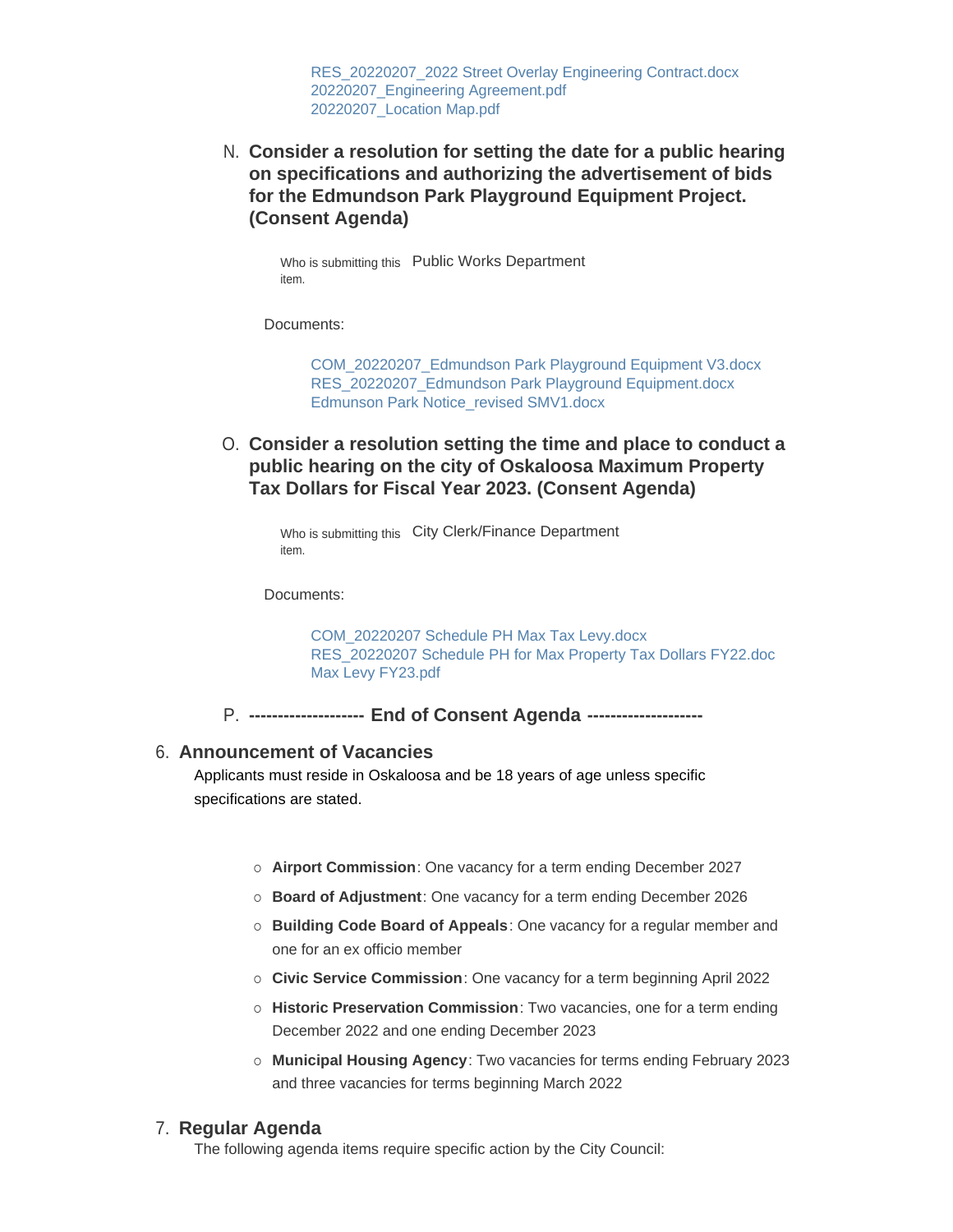## **Mahaska Community Recreation Foundation Annual Report** A.

Who is submitting this City Manager's Office item.

Documents:

[COM 20220207 MCRF Annual Report.docx](https://www.oskaloosaiowa.org/AgendaCenter/ViewFile/Item/9849?fileID=26026) [2021 MCRF Annual Report.pdf](https://www.oskaloosaiowa.org/AgendaCenter/ViewFile/Item/9849?fileID=26025)

**Consider a resolution approving the reissuance of General**  B. **Obligation Local Option Sales Tax Bond, Series 2020 of the City of Oskaloosa, Iowa and authorizing the execution and delivery of documents.**

> Who is submitting this City Clerk/Finance Department item.

Documents:

[COM\\_20220207 Reissuance of GO LOST Bonds.docx](https://www.oskaloosaiowa.org/AgendaCenter/ViewFile/Item/9850?fileID=26085) [Resolution Authorizing Reissuance of 2020 GO LOSST Bonds -](https://www.oskaloosaiowa.org/AgendaCenter/ViewFile/Item/9850?fileID=26062) Oskaloosa (01956365x7F7E1).docx [Oskaloosa - Supplemental Tax Exemption Certificate -2021 Reissuance](https://www.oskaloosaiowa.org/AgendaCenter/ViewFile/Item/9850?fileID=26063)  (501c3 Notes) (01956261x7F7E1).docx [Oskaloosa - Legal Opinion 2020 GO LOSST Bonds \(501\(c\)\(3\) Bonds\)](https://www.oskaloosaiowa.org/AgendaCenter/ViewFile/Item/9850?fileID=26064)  (reissuance) (01999502x7F7E1).docx [Opinion Letter - Mahaska County YMCA.pdf](https://www.oskaloosaiowa.org/AgendaCenter/ViewFile/Item/9850?fileID=26065)

C. Consider an ordinance amending the city of Oskaloosa, Iowa, **Municipal Code, Chapter 2.72, Library Board of Trustees. (2nd Reading)**

Who is submitting this Library item.

Documents:

[COM 20220207 Library Municipal Code Update 2nd Reading.docx](https://www.oskaloosaiowa.org/AgendaCenter/ViewFile/Item/9818?fileID=26027) [ORD 20210118 Chapter 2.72 Library Board of Trustees Redline.doc](https://www.oskaloosaiowa.org/AgendaCenter/ViewFile/Item/9818?fileID=25965) [ORD 20220118 Chapter 2.72 Library Board of Trustees Clean.doc](https://www.oskaloosaiowa.org/AgendaCenter/ViewFile/Item/9818?fileID=25966)

#### **Report on items from City staff** 8.

This item is reserved to receive reports from the following:

- a) City Manager
- b) City Clerk
- c) City Attorney
- **City Council Information** 9.